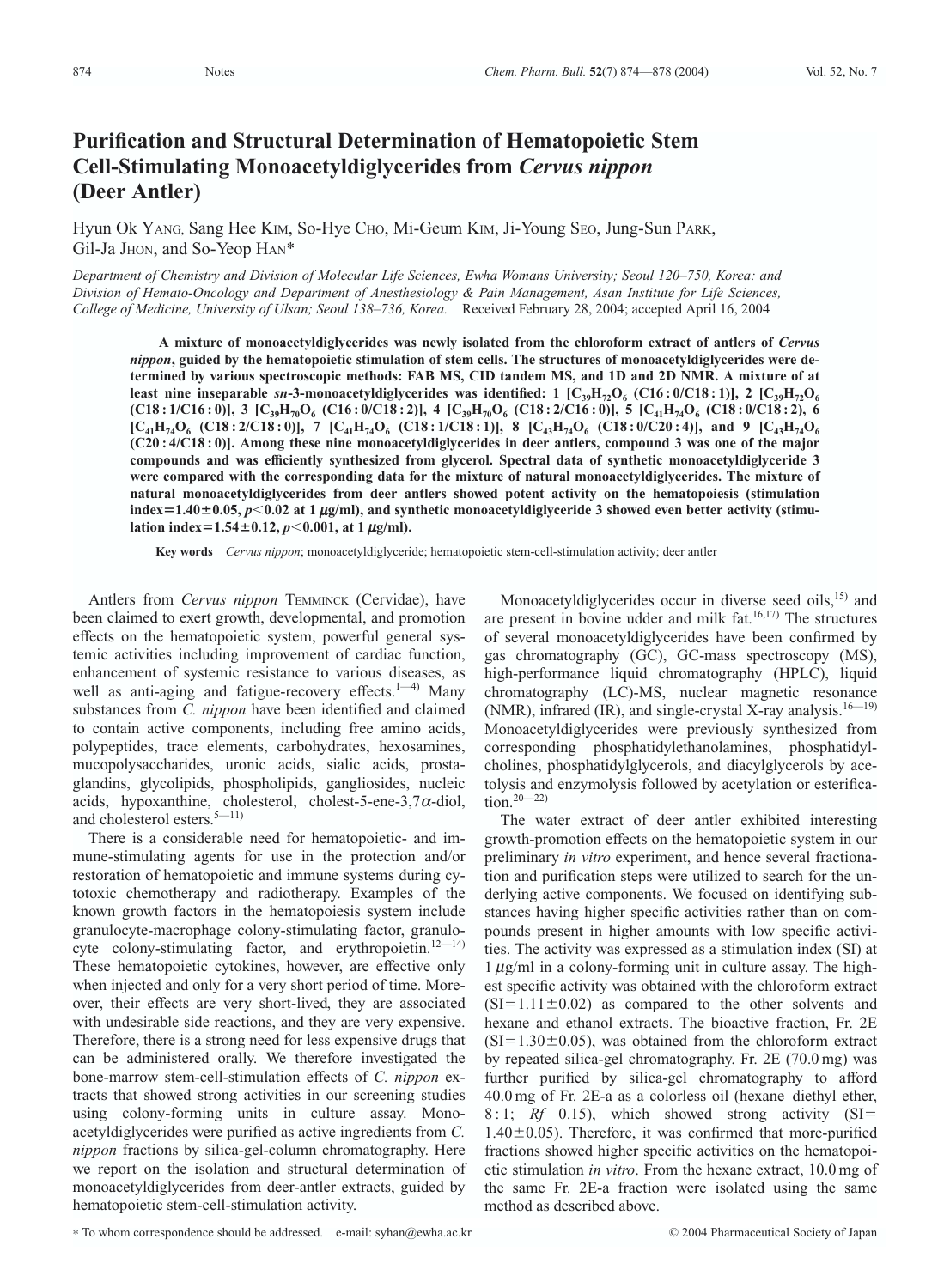The purified bioactive fraction, Fr. 2E-a, was characterized as *sn*-3-monoacetyldiglycerides by fast atom bombardmentmass (FAB-MS) and NMR spectroscopy, as shown in Fig. 1.

For positive-ion-mode FAB-MS analysis, the sample was dissolved in chloroform–methanol and the solution was mixed with 3-nitrobenzyl alcohol as the matrix. The positiveion FAB-MS spectrum of the newly isolated mixture of monoacetyldiglycerides from deer antlers with NaI produced several prominent sodium-adducted molecules  $([M+Na]^+,$  $m/z$ , as shown in Fig. 2.

For further characterization, high-energy collision-induced dissociation (CID) tandem mass spectroscopy (MS/MS) coupled with FAB was successfully applied without prior separation and derivatization of the natural products (Fig. 3). The MS/MS spectra could be obtained with compounds at  $m/z = 657$ , 659, 685, and 709 in the mixture. The rest of molecular ions exhibited insufficient molecular intensity in FAB-MS specpectral data to undergo the tandem MS experiment and thus being ignored. The presence of sodiated diglyceride ions ( $[M+Na-R_n^1COOH]^+$ ) confirmed the composition of two long-chain acyl groups and one acetyl group. Each CID spectrum exhibited common fragment ions at  $m/z = 123$ , 181, and 195, confirming the presence of the *sn*-3 acetyl group.

To identify possible regioisomers, CID MS/MS of monoacetyldiglycerides isolated from deer antlers was performed. This could cause systematic fragmentation *via* charge-remote cleavage to provide additional information about the compositions of fatty acyl groups at *sn*-1 and *sn*-2 positions. For instance, molecular ions at  $m/z = 319$  and 329 of compound **3** corresponded to sodiated propenyl ester ion with an *sn*-1 acyl group and vinyl ester ion with an *sn*-2 acyl group, respectively (Fig. 3B).

In general, the *sn*-1 and *sn*-3 fatty acyl groups are more prone to be alienated from the glycerol backbone than the *sn*-2 fatty acyl group, mainly due to a McLafferty-type rearrangement in the fragmentation pathway. Based upon our previous investigation of the regiospecificity of fatty acyl linkages and the double-bond positions in the polyunsaturated acid chain using CID MS/MS, the intensity ratio of



Fig. 1. General Structure of *sn*-3-Monoacetyldiglycerides

both  $G_2$  [M+Na-R<sub>2</sub>COOH] and  $G_1$  [M+Na-R<sub>1</sub>COOH] ions can be utilized to determine the relative positions of the two fatty acyl groups in the glycerol backbone.<sup>23)</sup> Our previous comparisons of the CID MS/MS data of synthetic compound **1** (C16 : 0/C18 : 1) with its synthetic regioisomer **2** (C18 : 1/C16 : 0), and compound **3** (C16 : 0/C18 : 2) with its regiosiomer 4 (C18 :  $2/C16:0$ ) indicated that the  $G_2/G_1$  intensity ratio of a pure regioisomer of any monoacetyldiglyceride must be close to 2.0 or higher.<sup>23)</sup> However, as shown in Fig. 2, the values of  $G_2/G_1$  of the isolated monoacetyldiglycerides in deer antlers are much less than 2.0:  $m/z = 377/403$  (1) and **2**, Fig. 3D), 377/401 (**3** and **4**, Fig. 3B), 405/401 (**5** and **6**, Fig. 3C), and 405/425 (**8** and **9**, Fig. 3A). These findings thus clearly indicate co-occurrence of *sn*-1/*sn*-2 regioisomers in all of the monoacetyldiglycerides isolated in the present study. In addition, the fragment ion at  $m/z = 403$  in the MS/MS spectrum is responsible for the  $G_1^*$  and  $G_2^*$  values of compound **7**, and thus supports the presence of this compound (Fig. 3C). It is also apparent that the major regioisomers are **1**, **3**, **5**, and **8**, while the minor regioisomers are **2**, **4**, **6**, and **9** within the four sets of monoacetyldiglycerides **1** and **2** (Fig. 3D), **3** and **4** (Fig. 3B), **5** and **6** (Fig. 3C), and **8** and **9** (Fig. 3A) because the  $G_2/G_1$  ratios are all higher than 1.0.

Information on the location and number of double bonds in the fatty acid chains of the monoacetyldiglycerides was directly acquired by examining high-mass-product ions generated by the loss of  $C_nH_{2n+2}$ . The tandem mass fragmentation pattern was typical for each ion being separated by 14 amu for saturated hydrocarbon and 12 amu for unsaturated hydrocarbon of fatty acid chain. Thus, the position of each C–C double bond and the degree of unsaturation of each fatty acyl chain on the glycerol backbone of natural monoacetyldiglycerides were determined and confirmed by MS/MS.

From the FAB-MS and CID MS/MS data, we conclude that there are at least nine molecules in naturally occurring monoacetyldiglycerides (compounds **1**—**9**), each containing a different diacylglyceryl moiety: at  $m/z = 657$  (3, C16:0/ C18 : 2; and **4**, C18 : 2/C16 : 0), 659 (**1**, C16 : 0/C18 : 1; and **2**, C18 : 1/C16 : 0), 685 (**5**, C18 : 0/C18 : 2; **6**, C18 : 2/C18 : 0; and **7**, C18 : 1/C18 : 1), and 709 (**8**, C18 : 0/C20 : 4; and **9**, C20 : 4/C18:0). It is also observed that **1**/**2** (C16 : 0/C18 : 1 and *vice versa*) and **3**/**4** (C16 : 0/C18 : 2 and *vice versa*) are predominant in FAB-MS. Table 1 presents the molecular mass and fatty acid composition of nine monoacetyldiglycerides from *C. nippon* obtained by FAB-MS and CID



Fig. 2. Positive-Ion FAB-MS of Purified Monoacetyldiglycerides from *Cervus nippon* (with NaI)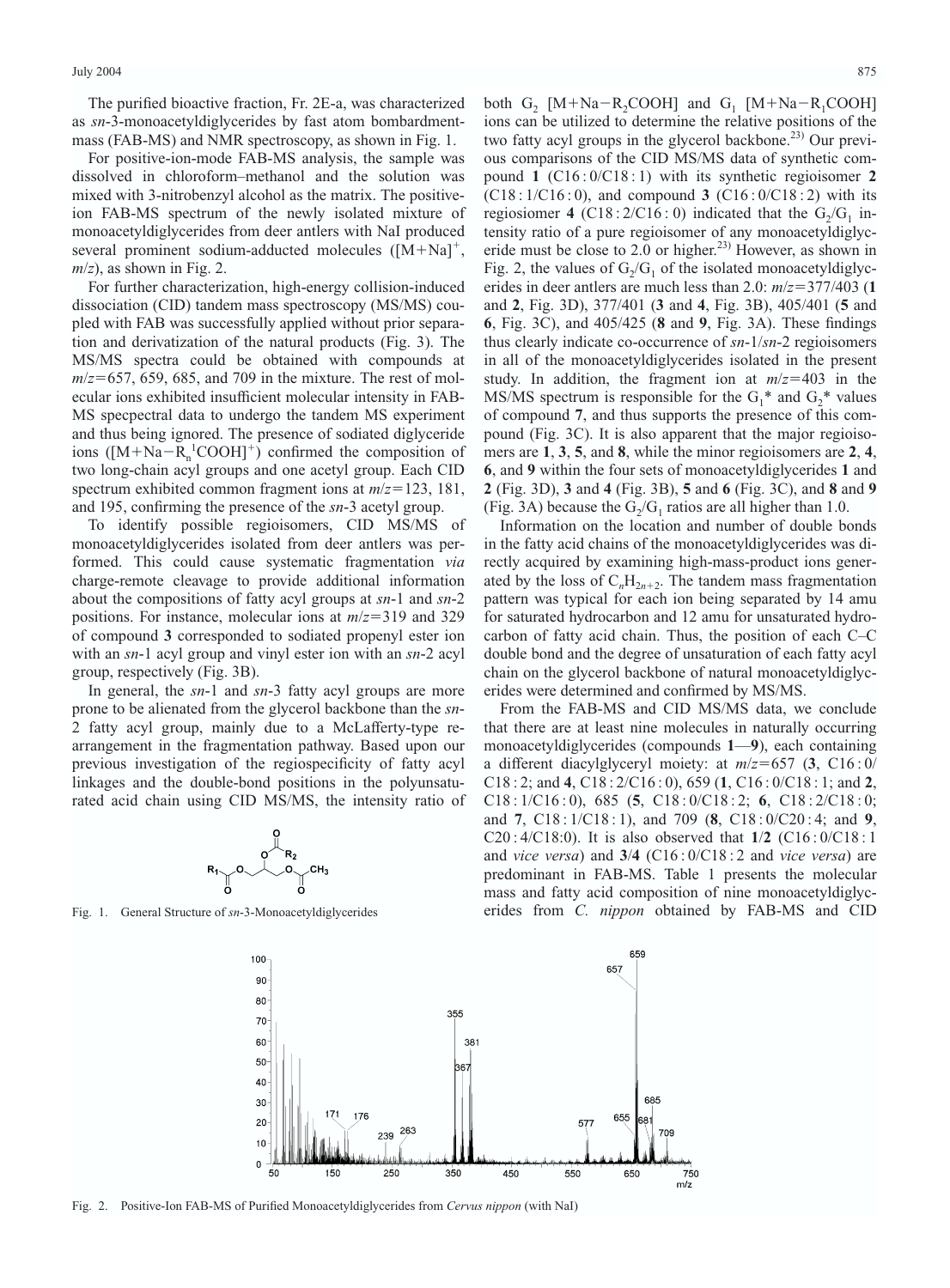



Fig. 3. CID MS/MS Spectra of Purified Monoactyldiglycerides

(A) Regioisomeric mixture of compounds  $\mathbf{8}$  and  $\mathbf{9}$  at  $m/z = 709$ ,  $[M + Na]^+$ ; (B) regioisomeric mixture of compounds  $\mathbf{3}$  and  $\mathbf{4}$  at  $m/z = 657$ ,  $[M + Na]^+$ ; (C) regioisomeric mixture of compounds 5 and 6 as well as compound 7 at  $m/z = 685$  [M+Na]<sup>+</sup>; and (D) regioisomeric mixture of compounds 1 and 2 at  $m/z$  659. In C, G<sub>1</sub> and G<sub>2</sub> are involved in compound 5 and *vice versa* in **6**, and G1\* and G2\* are in compound **7**.

Table 1. Accurate Masses of the Naturally Occurring Monoacetyldiglycerides from *Cervus nippon* as Obtained by Positive-Ion FAB-MS and MS/MS

| Compound         | Elemental<br>formula | $[M+Na]^+, m/z$ |          | Fatty acid                             | $G1^{b}$ | G <sub>2</sub> | G <sub>3</sub> |
|------------------|----------------------|-----------------|----------|----------------------------------------|----------|----------------|----------------|
|                  |                      | Calculated      | Observed | composition <sup><math>a)</math></sup> |          |                |                |
|                  | $C_{39}H_{72}O_6$    | 659.5           | 659.5    | C16:0/C18:1                            | 403      | 377            | 599            |
|                  | $C_{39}H_{72}O_6$    | 659.5           | 659.5    | C18:1/C16:0                            | 377      | 403            | 599            |
|                  | $C_{39}H_{70}O_6$    | 657.5           | 657.5    | C16:0/C18:2                            | 401      | 377            | 597            |
| 4                | $C_{39}H_{70}O_6$    | 657.5           | 657.5    | C18:2/C16:0                            | 377      | 401            | 597            |
|                  | $C_{41}H_{74}O_6$    | 685.5           | 685.6    | C18:0/C18:2                            | 401      | 405            | 627            |
| 6                | $C_{41}H_{74}O_6$    | 685.5           | 685.6    | C18:2/C18:0                            | 405      | 401            | 627            |
|                  | $C_{41}H_{74}O_6$    | 685.5           | 685.6    | C18:1/C18:1                            | 403      | 403            | 627            |
| 8                | $C_{43}H_{74}O_6$    | 709.5           | 709.5    | C18:0/C20:4                            | 425      | 405            | 651            |
| $\boldsymbol{Q}$ | $C_{43}H_{74}O_6$    | 709.5           | 709.5    | C20:4/C18:0                            | 405      | 425            | 651            |

*a*) Individual molecular species are designated with the acyl groups at *sn*-1 and *sn*-2 positions listed in order (*i.e.*, C16: 0/C18: 1 = sn-1/sn-2). The fatty acyl groups are symbolized using the convention carbon number: double-bond number (C16:0, palmitoyl; C18:0, stearyl; C18:1, oleoyl; C18:2, linoleoyl; C18:3, linolenoyl; C20:4, arachdonoyl).<br>b)  $G_1, G_2$ , and  $G_3$  correspond to [M+Na-R<sub>1</sub><sup>1</sup>

 $\rm A$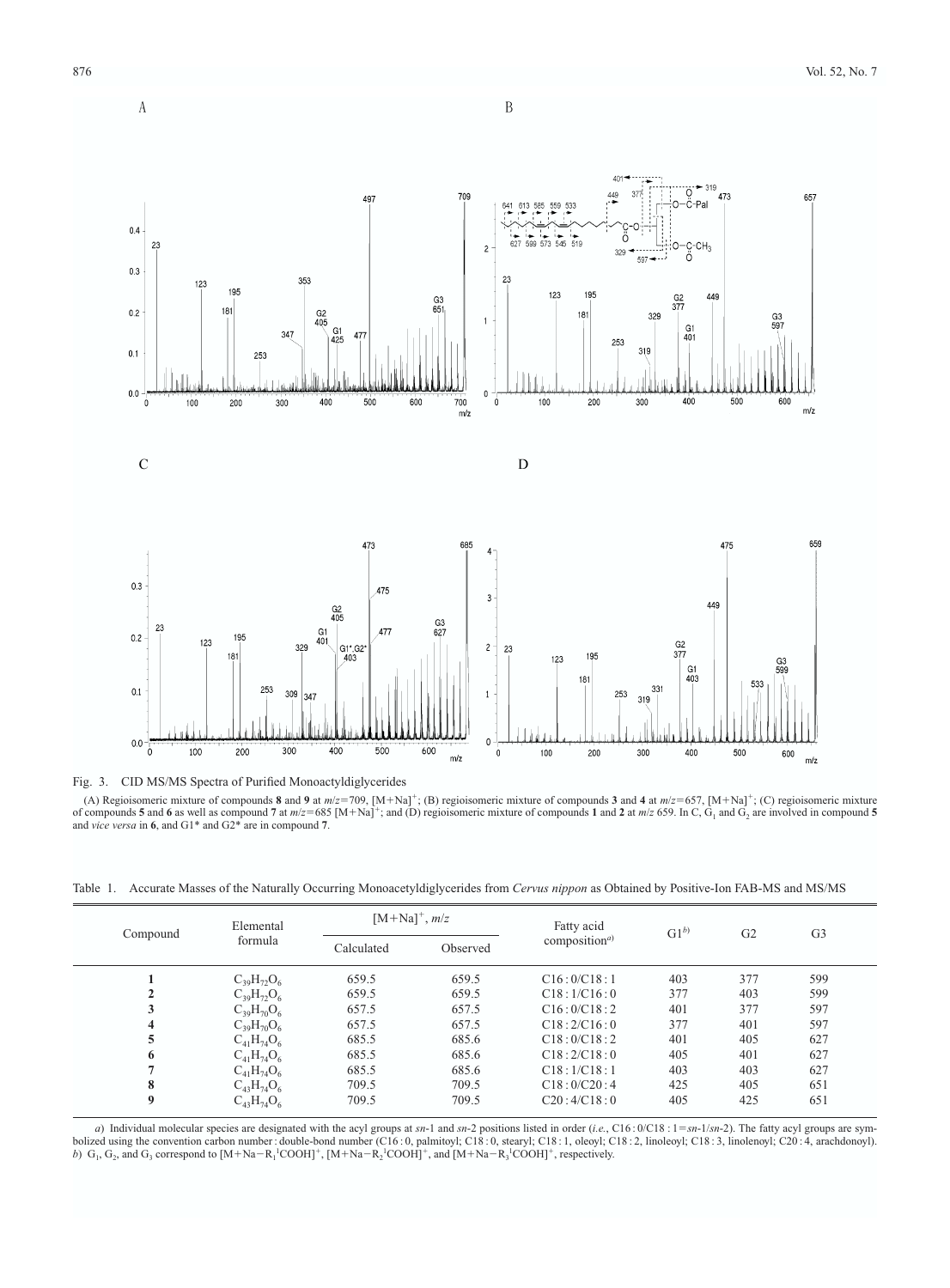

Fig. 4. The <sup>1</sup>H-<sup>1</sup>H COSY NMR Spectrum of Purified Monoacetyldiglycerides in CDCl<sub>2</sub> at 30 °C and at 250 MHz in Magnitude Mode

Chemical shifts are expressed relative to the CDCl<sub>3</sub> signal at  $7.24$  ppm. The assignment for characteristic connectivities of cross peaks are indicated as Ha-k/Ha-k.



Fig. 5. The DEPT135 and <sup>13</sup>C-NMR Spectra of Purified Monoacetyldiglycerides in CDCl<sub>3</sub> at 30 °C, and at 62.5 MHz in Magnitude Mode

MS/MS. Three product ions corresponding to the sodiated diglyceride ions  $[M+Na-R_1^ICOOH]^+$ ,  $[M+Na R_2$ <sup>1</sup>COOH]<sup>+</sup>, and [M+Na- $R_3$ <sup>1</sup>COOH]<sup>+</sup> are denoted as  $G_1$ ,  $G_2$ , and  $G_3$ , respectively.

To support the structural assignment of the isolated components clearly elucidated by mass spectrometry as *sn*-3 monoacetyldiglycerides, we turned our attention to one- and two-dimensional FT-NMR spectroscopy. A series of 1D  $(^{1}H,$ <sup>13</sup>C, DEPT 135) and 2D <sup>1</sup>H<sup>-1</sup>H correlation spectrometry (COSY) NMR analyses were performed on the mixture of isolated monoacetyldiglycerides (Figs. 4, 5). Table 2 shows the assignments of the chemical shifts of all protons and carbons of the major monoacetyldiglyceride, compound **3**, of the monoacetyldiglyceride mixture isolated from deer antlers by 1D and 2D FT-NMR spectroscopic analyses.

The <sup>1</sup>H and <sup>1</sup>H-<sup>1</sup>H COSY NMR spectra provided a rough indication of the monoacetyldiglyceride skeleton (Fig. 4).

Table 2. Chemical Shifts of Protons and Carbons of the Major Monoacetyldiglyceride (Compound  $3$ ) in CDCl<sub>3</sub> Relative to MS/MS at  $30^{\circ}$ C

| Assignment | Proton $\delta$ (ppm) | Carbon $\delta$ (ppm) |
|------------|-----------------------|-----------------------|
| A          | 0.86                  | 14.12                 |
| B          | 2.05                  | 20.68                 |
| C          | 2.01                  | 27.19                 |
| D          | 5.32                  | $127.5 - 130.5$       |
| Е          | 2.75                  | 25.60                 |
| F          | 2.30                  | 34.17                 |
| G          | 1.60                  | 24.85                 |
| H          | 4.19                  | 62.34, 62.04          |
| I          | 5.25                  | 68.75                 |
| J          | _                     | 170.5, 172.9, 173.3   |
| K          | $1.05 - 1.45$         | $28.83 - 31.97$       |

The triplet with a chemical shift of  $\delta$  0.86 is characteristic of terminal methyl groups of long alkyl chains (A). The broad and intense peak at  $\delta$  1.05—1.45 is typical of methylene protons in long-chain fatty acids (K). The peaks at  $\delta$  1.60 and 2.01 are attributable to beta protons in the acyl group (G) and alpha protons in the double bond (C) respectively. The sharp singlet at  $\delta$  2.05 can be assigned to methyl protons of the acetyl group (B). The peaks appearing at  $\delta$  2.30, 2.75, and 5.32 can be attributed to alpha protons in the acyl group (F), methylene protons between two double bonds (E), and vinyl protons of the unsaturated fatty acyl moiety (D), respectively. The vinyl protons in turn showed characteristic correlation with allylic protons  $(H_d/H_c, H_d/H_e)$  in the <sup>1</sup>H-<sup>1</sup>H COSY NMR spectrum. Protons on the glycerol backbone gave rise to typical splitting patterns at  $\delta$  4.19 (H) and 5.25 (I) that were correlated with each other  $(H_i/H_h)$ . The spectral features associated with the  $\alpha$ - and  $\beta$ -protons of the acyl group were also correlated  $(H_f/H_g)$ .

The <sup>13</sup>C-NMR spectra combined with DEPT 135 strongly indicated the presence of the monoacetydiglyceride skeleton, as shown in Fig. 5. In these spectra, carbon peaks at  $\delta$  20.7 and 170.5 are attributable to the methyl and carbonyl moieties of *sn*-3 acetyl groups in glycerol skeletons, respectively (B, J). Other carbonyl signals at  $\delta$  173.3 and 172.9 can be attributed to the carbonyl carbon resonances of long-chain fatty acyl groups attached at the *sn*-1 and *sn*-2 positions of glycerol (J). The signals at  $\delta$  62.3, 62.0, and 68.8 can be attributed to *sn*-3, *sn*-1, and *sn*-2 carbons of the glycerol moiety (H), respectively. Signals corresponding to the terminal methyl groups in fatty acyl chains appear at  $\delta$  14.1 (A). Peaks at  $\delta$  24.8, 25.6, 27.2, 28.9–32.0, and 34.2 are attributable to the  $\beta$ -carbons in the acyl groups (G), the methylene carbon between the two unsaturated carbons (E), the allyl carbon (C), several methylene carbons in the long-chain fatty acyl groups  $(K)$ , and the  $\beta$ -carbons in the acyl groups  $(F)$ , respectively. The chemical shifts of the signals corresponding to vinyl carbons ( $\delta$  127.5—130.5) confirmed the presence of several combinations of unsaturated fatty acid moieties in monoacetyldiglycerides (D).

Thus, based on 1D and 2D NMR spectroscopy along with FAB-MS and MS/MS, the newly purified components responsible for the hematopoietic stem-cell-stimulation activity from *C. nippon* were identified as a mixture of seven *sn*-3 monoacetylated diglycerides.

Compound **3** was one of the major compounds of the purified monoacetyldiglycerides from deer antler, and hence it